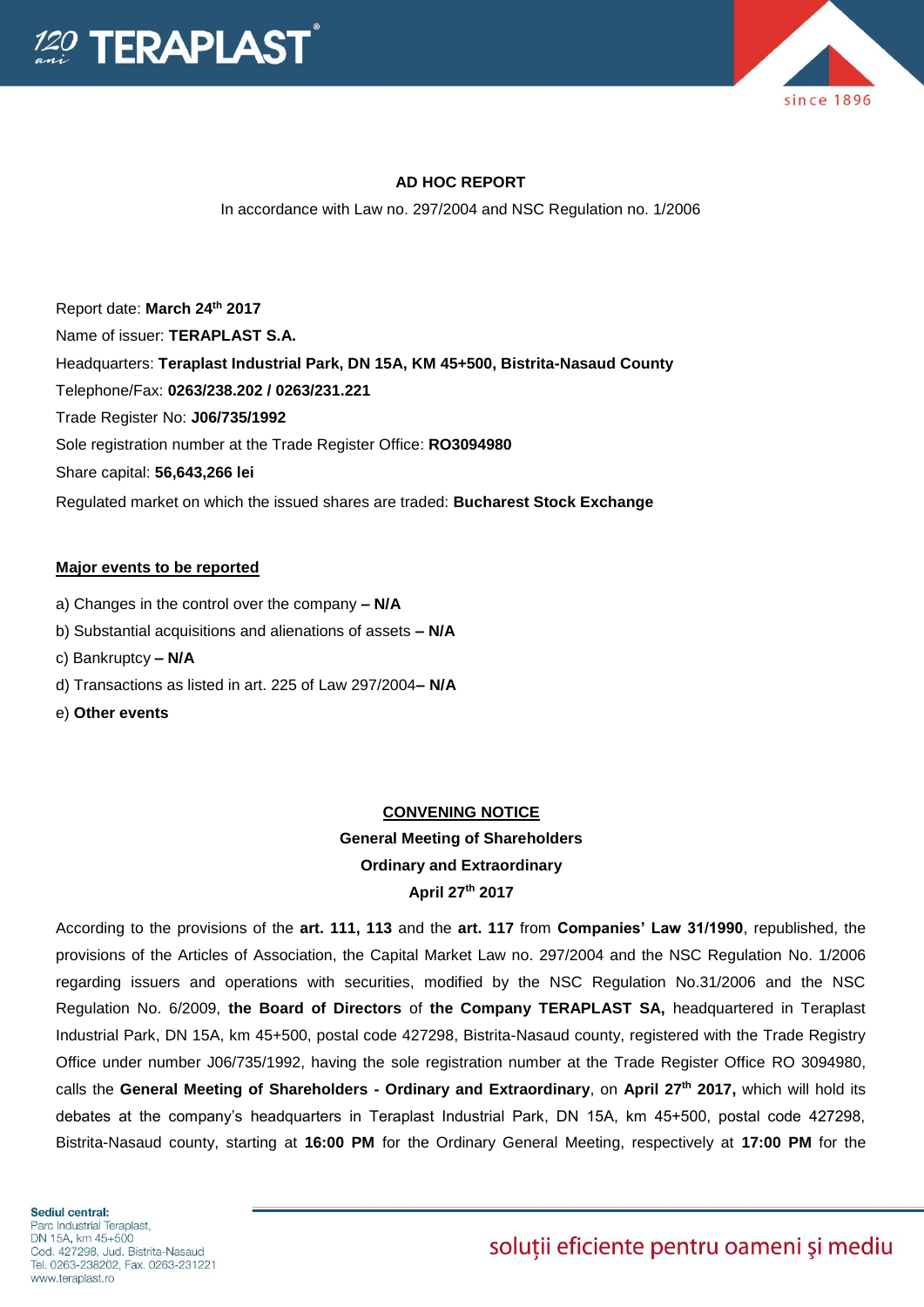Extraordinary General Meeting. All shareholders registered in the Shareholders' Registry by the end of April 14<sup>th</sup> **2017** set as reference date, are entitled to participate and vote.

### **I. The Ordinary General Meeting of Shareholders will have the following**

#### **AGENDA**

**1.** Presentation and submitting for approval the Report of the Board of Administration on the individual and consolidated financial situations for the 2016 financial year.

**2.** Presentation of the Report of the financial auditor KPMG Audit S.R.L on the individual and consolidated financial statement for the 2016 financial year.

**3.** Presentation and submitting for approval of the stand-alone financial statements for the 2016 financial year, according to the Report of the Board of Directors and the Report of the Company's financial auditor.

**4.** Distribution of the net profit for the 2016 financial year. It is proposes that the net profit for the 2016 financial year to be distributed as follows:

Net profit to be distributed: 41.511.532 lei

Legal reserves: 2.294.246 lei

Dividends distribution: 9.572.712 lei, proposed gross dividend/share being 0.0169 lei;

Other reserves: 29.047.831 lei

Retained earnings 596.743 lei

**5.** Presentation and submitting for approval of the consolidated financial statements for the 2016 financial year, according to the Report of the Board of Directors and the Report of the Company's financial auditor.

**6.** Discharge of the Company's Board of Directors for the 2016 financial year.

**7.** Presentation and submitting for approval of the Budget of Revenues and Expenses for the 2017 financial year.

**8.** Presentation and submitting for approval of the Investment Program for the 2017 financial year.

**9.** Establishing the remuneration level of the members of the Board of Directors for 2017.

**10.** Establishing the registration date which serves to identify the shareholders who will be affected by the decisions adopted by the General Ordinary Meeting of Shareholders. The date proposed by the Board of Administration is May 18th 2017.

**11.** Approval of the date May 17<sup>th</sup> 2016 as **"ex-date**", respectively the date previous to the registration date when the financial instruments, subject of the decision of the corporate bodies, are transacted without the rights resulting from such decision, pursuant to art. 2 letter f) of Regulation No. 6/2009 regarding the exercise of certain rights of the shareholders within the general assemblies of the trading companies, amended and completed by Regulation no. 13/2014 regarding the amendment and completion of certain regulations issued by the Security National Board (herein referred to as NSC Regulation No. 6/2009).

**12.** Approval of the date June 9<sup>th</sup> 2017 as **payment day**, as defined by the art. 2, letter g) of NSC Regulation No. 6/2009 and by art. 129, ind.3, alin 2 of the NSC Regulation no.1/2006 regarding issuers and operations with securities.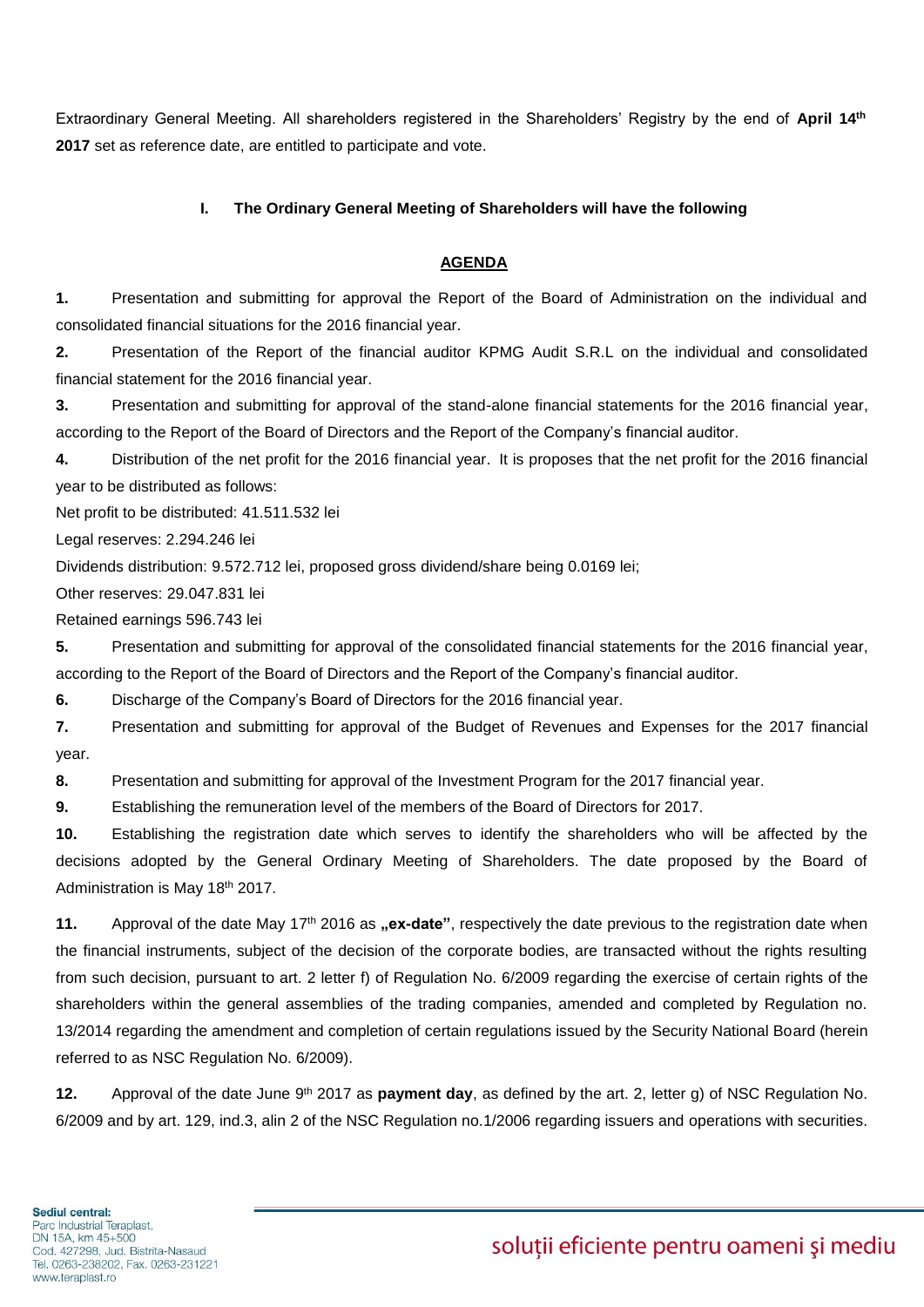**13.** Empowering the Board of Directors to fulfill the decisions adopted by the Ordinary General Meeting of Shareholders.

**14.** Empowering the Chairman of the Board of Directors, Mr. Dorel Goia, to sign the OGMS decision, in the name and on behalf of the shareholders present at the meeting.

**15.** Empowering the legal adviser, Mrs. Kinga Vaida, identified by ID series XB, No. 370326 and/or Mrs. Diana Bretfelean, identified by ID series X.B. no. 515915, to accomplish all formalities regarding registration of the OGMS Decision at the Commercial Registry of Bistrita-Nasaud Tribunal and to publish this decision in the Official Gazette of Romania, Part 4.

#### **II. Extraordinary General Meeting of Shareholders will have the following**

### **AGENDA:**

**1.** Approval of the share capital increase with 29,047,831 lei by releasing of 290,478,310 new shares, with a reference value of 0.10 lei/share, as well the determination of the price at which the fractions of shares will be compensated following the application of the algorithm and the rounding of the results, in accordance with the applicable legal provisions. The share capital increase will be made by incorporating the reserves in amount of 29,047,831 lei, constituted from the 2016 net profit, according to point 4 from the OGMS Agenda, dated April 27<sup>th</sup> 2017 and by releasing of 290,478,310 new shares with a reference value of 0.10 lei/share. The new released shares will not modify the shareholders percentage and will be distributed for free to all company's shareholders, registered in the Shareholders' Registry, at the registration date established by GMS. The capital increase is made in order to support the current activity of the company. Every shareholder registered in the Shareholders' Registry at the registration date shall receive 1 new share for every 1.95 owed shares.

**2.** Approval of the update of the Articles of Association, in accordance with the ones approved at point 1 of the present, as follows:

Art. 7. Alin. (1) "The subscribed and paid in share capital of the Company TERAPLAST S.A. is 56,643,266 lei divided into a number of 566,432,660 registered shares, with nominal value of 0.1 lei each" modifies and will have the following content:

*"The subscribed and paid in share capital of the Company TERAPLAST S.A. is 85.691.097 lei divided into a number of 856.910.970 registered shares, with nominal value of 0.1 lei each".* 

**3.** Approval of the maximum limit of indebtedness that the company can contract in the 2017 financial year and the approval of the warranty of credit and/or leasing contracts which are going to be accessed within the limit established, with security interest in real estate/pledge, assignments of current and future receivables rights, assignments related to current and future cash, resulting from current accounts and assignments of rights resulted from the insurance policies. The proposal of the Board of Administration is that this limit of indebtedness to reach the total value of 135,000,000 lei.

**4.** Empowering the Board of Directors that, up to the maximum limit of indebtedness approved, it should accomplish, in the name of and for the Company, all the actions and steps necessary or useful in order to fulfill those approved at point 3 from the present decision. In this regard, the Board of Directors shall issue decisions on: accessing some bank credits, concluding some credit/leasing contracts, extending the bank credit/leasing contracts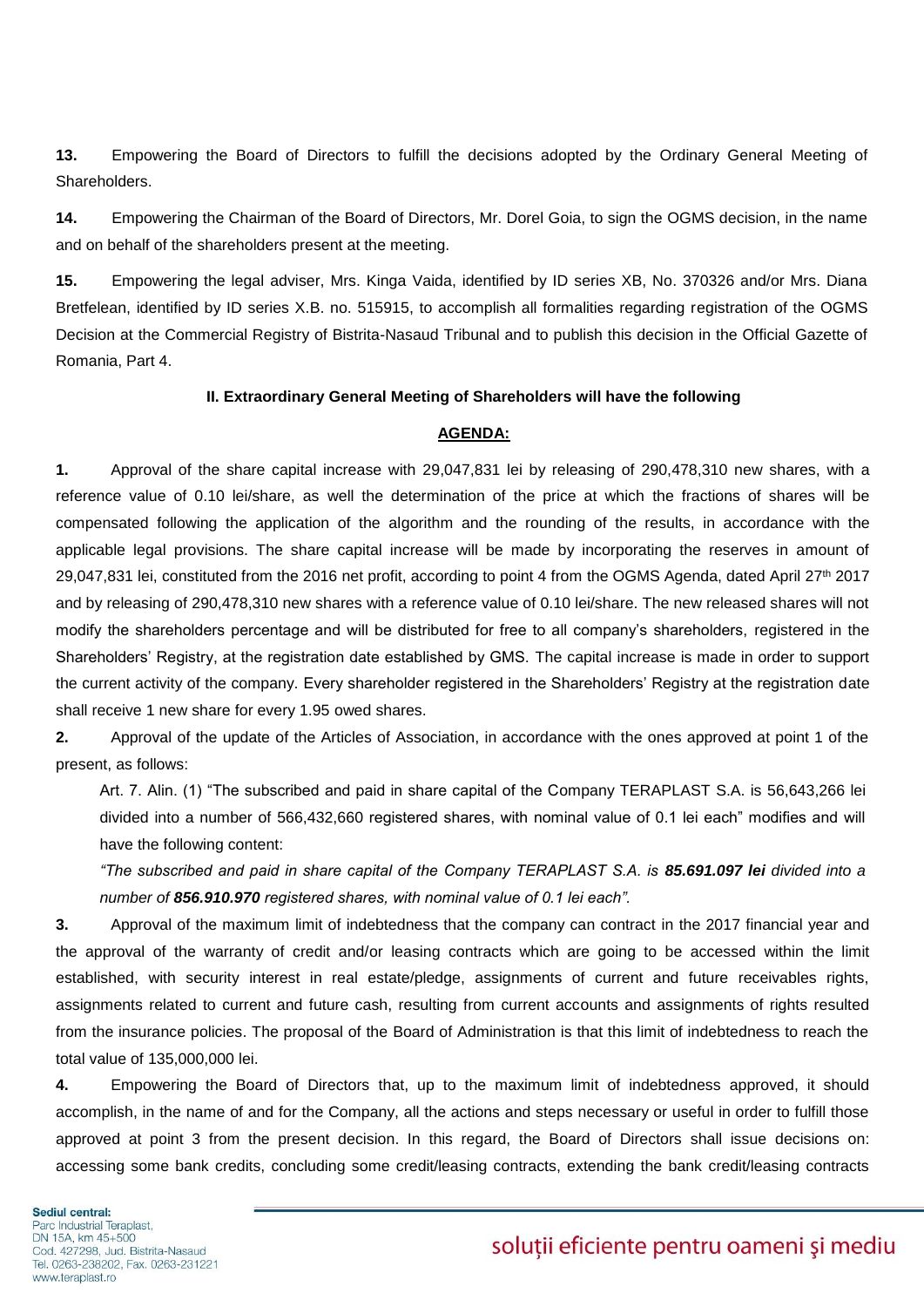accessed, establishing the warranty structure for the credit/ leasing contracts accessed/extended, restructure/reschedule of the credits granted, change of structure of the warranties of the existing credits in balance, empowering the persons who will sign in the name of and for the Company TERAPLAST S.A. the credit contracts/ leasing contracts /warranty contracts /additional acts to the credit/leasing contracts, as well as any other documents or instruments which are accessory, related to or to which reference is made in the credit/leasing contracts, warranty contracts or any other documents as well as to sign any other application forms, requests which might be necessary or useful regarding these bank transactions.

**5.** Considering:

a. The EGMS decision dated February 09th 2017 by witch it was decided:

The start of investments in total value of 72.000.000 lei, in the 2017 financial exercise;

Empowering the Board of Directors to accomplish, in the name of and for the Company, all the actions and steps necessary or useful in order to fulfill those approved at the anterior point.

b. The conclusion, in 01.03.2017, of the agreements for the purchase of the 50% of the stake held by the shareholders of Depaco SRL,

It is proposed:

c. Approval of the agreements, signed in 01.03.2017, for the purchase of the 50% of the stake held by the shareholders of Depaco SRL, in the company Depaco SRL.

**6.** Establishing the **registration date** which serves to identify the shareholders who will be affected by the decisions adopted by the General Ordinary Meeting of Shareholders. The date proposed by the Board of Directors is July 18th 2017.

**7.** Approval of the date July 17<sup>th</sup> 2017 as **"ex-date**", respectively the date previous to the registration date when the financial instruments, subject of the decision of the corporate bodies, are transacted without the rights resulting from such decision, pursuant to art. 2 letter f) of Regulation No. 6/2009 regarding the exercise of certain rights of the shareholders within the general assemblies of the trading companies, amended and completed by Regulation no. 13/2014 regarding the amendment and completion of certain regulations issued by the Security National Board (herein referred to as NSC Regulation No. 6/2009).

**8.** Establishing the **payment date,** date to which the distribution of the income associated with the securities holders, consisting in cash or shares, becomes certain. The date proposed by the Board of Directors is July 19<sup>th</sup> 2017.

**9.** Empowering the Board of Directors to fulfill the decisions adopted by the Extraordinary General Meeting of Shareholders.

**10.** Empowering the Chairman of the Board of Directors, Mr. Dorel Goia, to sign the EGMS decision, in the name and on behalf of the shareholders present at the meeting.

**11.** Empowering the legal adviser, Mrs. Kinga Vaida, identified by ID series XB, No. 370326 and/or Mrs. Diana Bretfelean, identified by ID series X.B. no. 515915, to accomplish all formalities regarding registration of the EGMS Decision at the Commercial Registry of Bistrita-Nasaud Tribunal and to publish this decision in the Official Gazette of Romania, Part 4.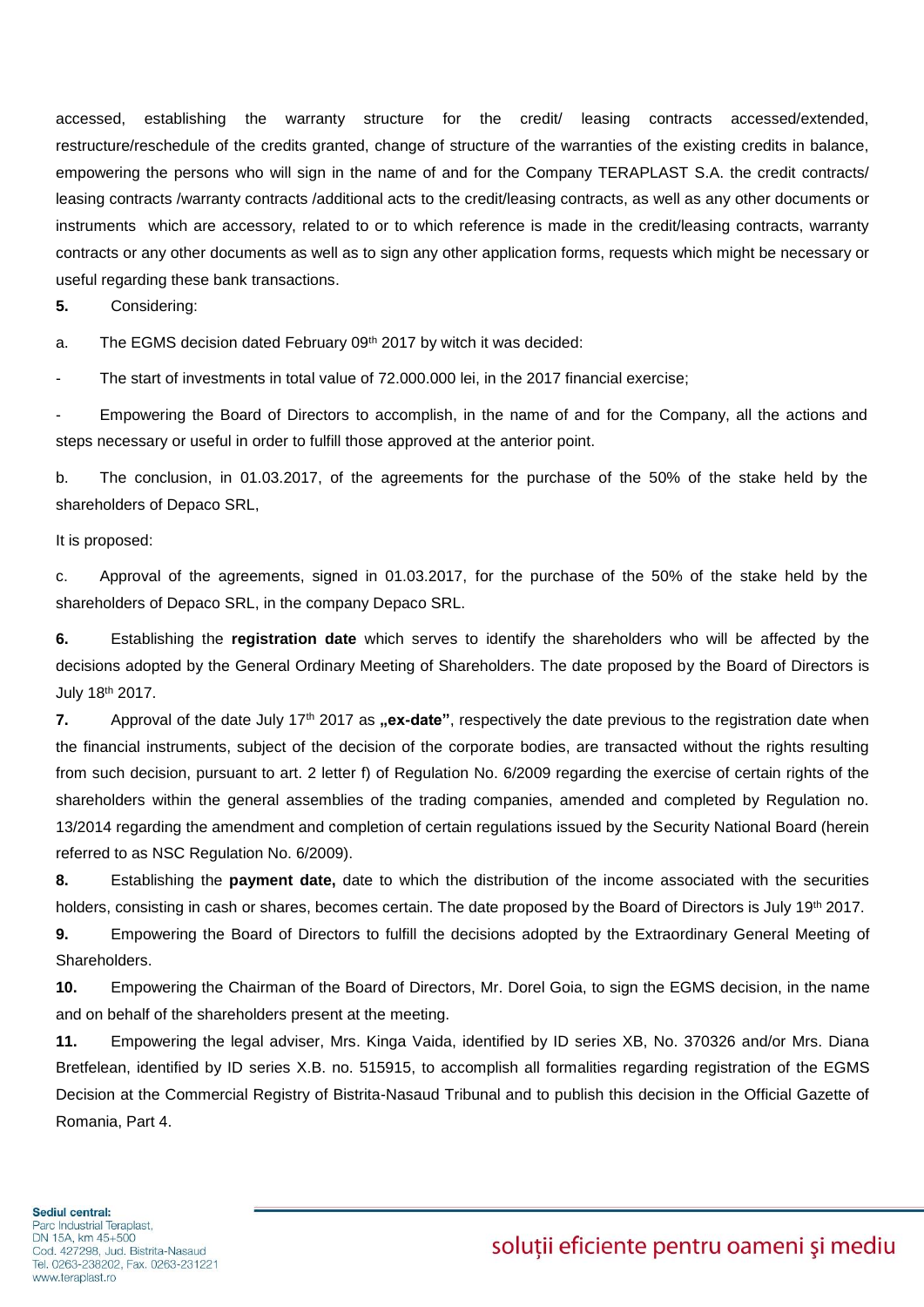(1) One or more shareholders representing, individually or together, at least 5% from the company capital, have the right (i) to introduce items on the agenda of the General Meeting of Shareholders, on condition that each item be accompanied by an explanation or a draft decision proposed to be adopted by the General Meeting of Shareholders; (ii) to present decision drafts for the items included or proposed to be included on the agenda of the General Meeting.

(2) The rights stated at paragraph (1) can be exercised only in writing, and the documents will be submitted in a closed envelope at the company's headquarters from Industrial Park Teraplast, DN 15A, km 45+500, postal code 427298, Bistrita-Nasaud county, respectively sent by any post form or fast delivery with receipt, by clearly mentioning on the envelope in capital letters "FOR GENERAL MEETING OF SHAREHOLDERS from 27/28.04.2017" or sent by courier or by electronic means with the extended electronic signature attached, according to Low no. 455/2001 regarding electronic signature, to the e-mail address, [secretariatCA@teraplast.ro,](mailto:secretariatCA@teraplast.ro) mentioning to the subject "FOR GENERAL MEETING OF SHAREHOLDERS from 27/28.04.2017".

(3) The shareholders can exercise their rights stated at paragraph (1) letter (i) and (ii) within 15 days from the date of publishing the present convocation letter, respectively by **April 12th 2017 at the latest.** Each shareholder has the right to ask questions on the items from the agenda of the General Meeting of Shareholders, and the company will answer the questions asked by the shareholders during the Meeting. The questions will be submitted in a closed envelope at the company's headquarters from Teraplast Industrial Park, DN 15A, km 45+500, postal code 427298, Bistrita-Nasaud county, respectively sent by any post form or fast delivery with receipt, by clearly mentioning on the envelope in capital letters "FOR GENERAL MEETING OF SHAREHOLDERS from 27/28.04.2017" or sent by courier or by electronic means with the extended electronic signature attached, according to Low no. 455/2001 regarding electronic signature to the e-mail address, [secretariatCA@teraplast.ro,](mailto:secretariatCA@teraplast.ro) mentioning to the subject "FOR GENERAL MEETING OF SHAREHOLDERS from 27/28.04.2017", by **April 26th 2017** inclusive.

*The shareholders* can participate in person or they can be represented in the General Meeting of Shareholders either by their legal representatives or by other representatives who were given a special power of attorney, according to the conditions of the art. 243 from the Law no. 297/2004 on the capital market. The shareholders' access is allowed with the simple proof of their identity, with their ID - for the individual shareholders or in the case of legal entities and legal representatives of the individual shareholders - with a special proxy given to the individual who represents them.

Shareholders may grant a proxy (power of attorney) generally valid for a period not exceeding three years, allowing the designated representative to vote on all issues under discussion in the general meetings of shareholders of the Company, provided that the proxy (power of attorney) to be given by the shareholder, as a client, to an intermediary, defined in Art. 2 para. (1) Section 14 of Capital Market Law no. 297/2004 or to a lawyer.

*Shareholders* may not be represented in the general meeting of the shareholders on the basis of a general power of attorney, by a person who is in a situation of conflict of interest, in accordance with Art. 243 paragraph 6 ind. 4 of Law no. 297/2004 regarding the capital market, text introduced by GEO no. 90/2004 amending and supplementing Law no. 297/2004 on the capital market.

*General Proxies (powers of attorney*) shall be submitted to the Company at least 48 hours before the general meeting, until **April 25th 2017**, 16:00 o'clock, for the Ordinary General Meeting, and, until 17:00 o'clock for the Extraordinary General Meeting, in copies, and should include statements of compliance with the original, under the representative's signature. General proxies can also be sent by e-mail with extended electronic signature incorporated, according to

#### Sediul central: Parc Industrial Teraplast, DN 15A, km 45+500 Cod. 427298, Jud. Bistrita-Nasaud Tel. 0263-238202, Fax. 0263-231221 www.teraplast.ro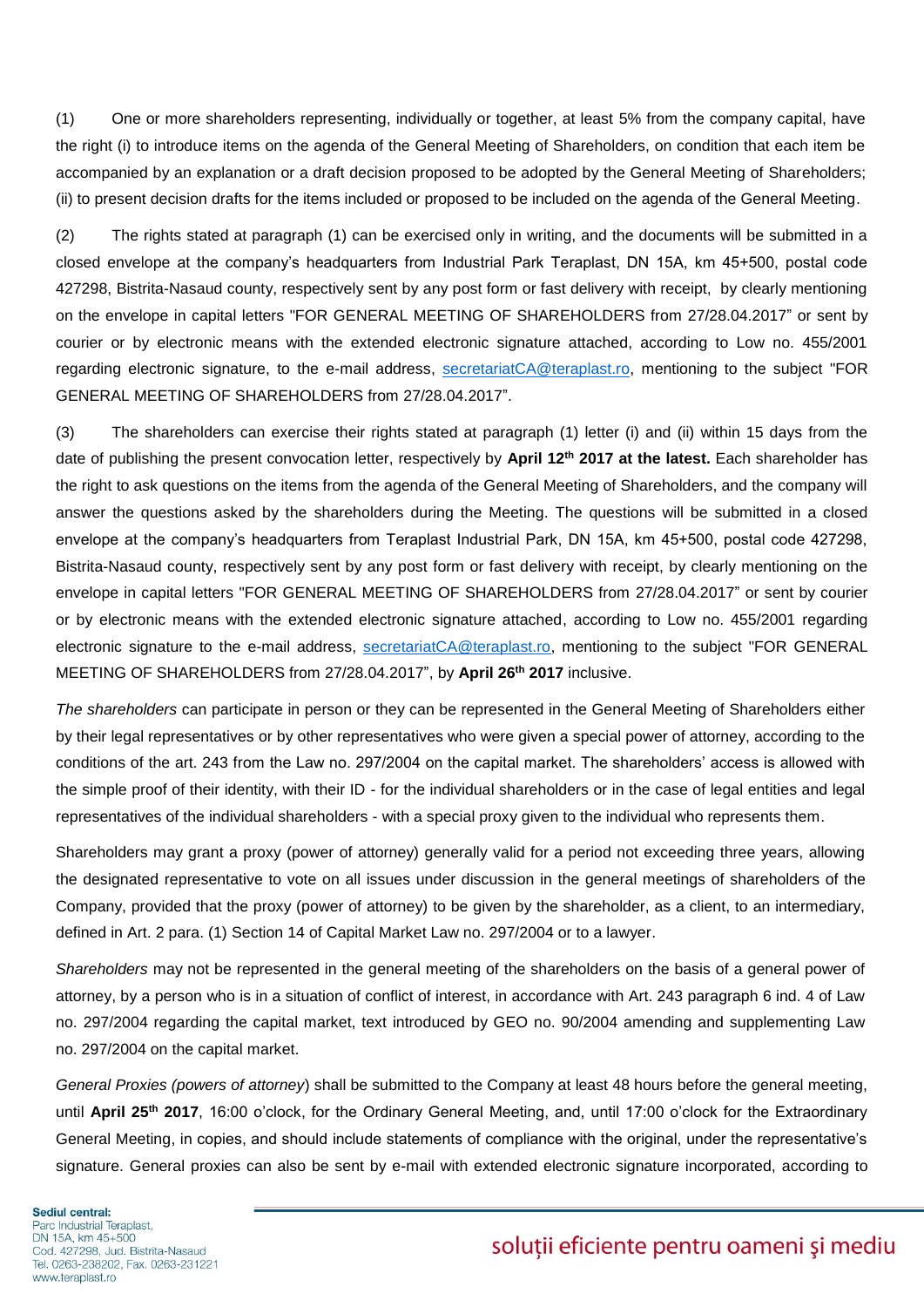the Low no. 455/2001 regarding electronic signature, to the e-mail address, [secretariatCA@teraplast.ro,](mailto:secretariatCA@teraplast.ro) mentioning to the subject "FOR GENERAL MEETING OF SHAREHOLDERS from 27/28.04.2017".

*The quality of shareholder and in the case of legal persons or entities without legal personality, the quality of legal representative* is stated based on the list of shareholders of the Company from the date of reference, received from the Central Depository, or, in the case of different dates of the reference date/registration date, based on the following documents which will be presented to the issuer by the shareholder, issued by the Central Depositary or by the participants defined at the art. 168, alin. (1) letter b) of the law no. 297/2004, with the subsequent modifications and completions.

a) Statement of account from which to appear the quality of shareholder and the number of owned share;

b) Documents to prove the enlistment to the central depositary of the information regarding the legal representative;

Documents certifying the quality of a legal representative elaborated in a foreign language other than English must be accompanied by a translation made by a certified translator, into Romanian or English.

The above requirements apply correspondingly also to prove the quality of a legal representative of the shareholder who proposes the introduction of new points on the agenda of the general meeting of shareholders or who asks the issuer questions regarding points from the agenda of the general meeting of shareholders.

According to art. 14 paragraph 4) of NSC Regulation No. 6/2009, a shareholder may appoint only one person to represent him at a certain general meeting. However, if a shareholder holds shares of a company in several securities accounts, this restriction will not prevent him to appoint a separate representative for the shares held in each securities account with respect to a certain general meeting. This provision will not affect the provisions of par. (5) art. 14 of NSC Regulation no. 6/2009.

According to art. 14 paragraph 4, clause. 1 of NSC Regulation No. 6/2009, a shareholder may appoint by power of attorney one or more alternate representatives to assure representation in the general meeting, if the representative appointed under par. (4) is unable to fulfill its mandate. If the power of attorney designates several alternate representative will be determine the order in which they exercise their mandate.

The shareholders can also vote the items from the agenda by mail, the voting form, filled in and signed accordingly, shall be sent in a closed envelope to the company's headquarters from Teraplast Industrial Park DN 15A, km 45+500, postal code 427298, Bistrita-Nasaud county, until **April 25th 2017,** 16:00 o'clock, for the Ordinary General Meeting, and, until 17:00 o'clock for the Extraordinary General Meeting, by clearly mentioning on the envelope in capital letters "FOR GENERAL MEETING OF SHAREHOLDERS from 27/28.04.2017". The voting forms can also be sent by e-mail with extended electronic signature incorporated, according to the Low no. 455/2001 regarding electronic signature, to the e-mail address, [secretariatCA@teraplast.ro,](mailto:secretariatCA@teraplast.ro) mentioning to the subject "FOR GENERAL MEETING OF SHAREHOLDERS from 27/28.04.2017".

The vote by correspondence can be expressed by the representative only in the situation in which he received from the shareholder he represents a special/general proxy which will be deposited to the issuer in accordance with art. 243 alin. (63) of the Capital Market Law no. 297/2004, with the subsequent modifications and completions.

The special power of attorney forms which will be used for the vote by representation, as well as the forms used for the vote by mail will be made available to the shareholders both in Romanian and in English, at the company's

Sediul central: Parc Industrial Teraplast, DN 15A, km 45+500 Cod. 427298, Jud. Bistrita-Nasaud Tel. 0263-238202, Fax. 0263-231221 www.teraplast.ro